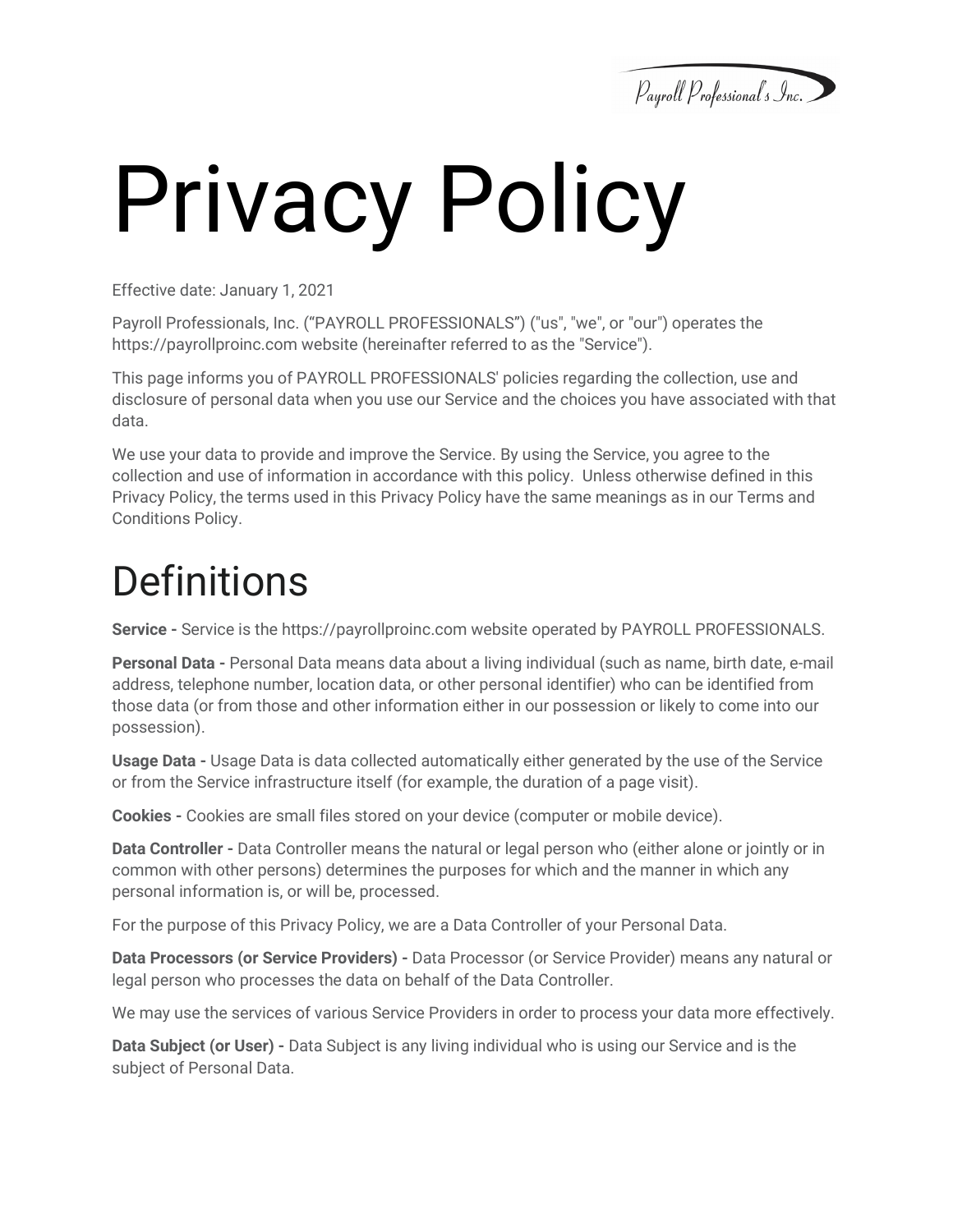Payroll Professional's Inc.

# Information Collection and Use

We collect several different types of information for various purposes to provide and improve our Service to you.

### Types of Data Collected

### Personal Data

While using our Service, we may ask you to provide us with certain personally identifiable information that can be used to contact or identify you ("Personal Data"). Personally identifiable information may include, but is not limited to:

- Email address
- First name and last name
- Phone number
- Address, State, Province, ZIP/Postal code, City
- Cookies and Usage Data
- Location Data

We may use your Personal Data to contact you with newsletters, marketing or promotional materials and other information that may be of interest to you. You may opt out of receiving any, or all, of these communications from us by unsubscribing from said communication.

### Usage Data

We may also collect information on how the Service is accessed and used ("Usage Data"). This Usage Data may include information such as your computer's Internet Protocol address (e.g. IP address), browser type, browser version, the pages of our Service that you visit, the time and date of your visit, the time spent on those pages, unique device identifiers and other diagnostic data.

### Cookies & Other Tracking Technologies

We use cookies and similar tracking technologies to track the activity on our Service and we hold certain information.

Cookies are files with a small amount of data which may include an anonymous unique identifier. Cookies are sent to your browser from a website and stored on your device. Other tracking technologies are also used such as beacons, tags and scripts to collect and track information and to improve and analyze our Service.

You can instruct your browser to refuse all cookies or to indicate when a cookie is being sent. However, if you do not accept cookies, you may not be able to use some portions of our Service.

Examples of Cookies we use: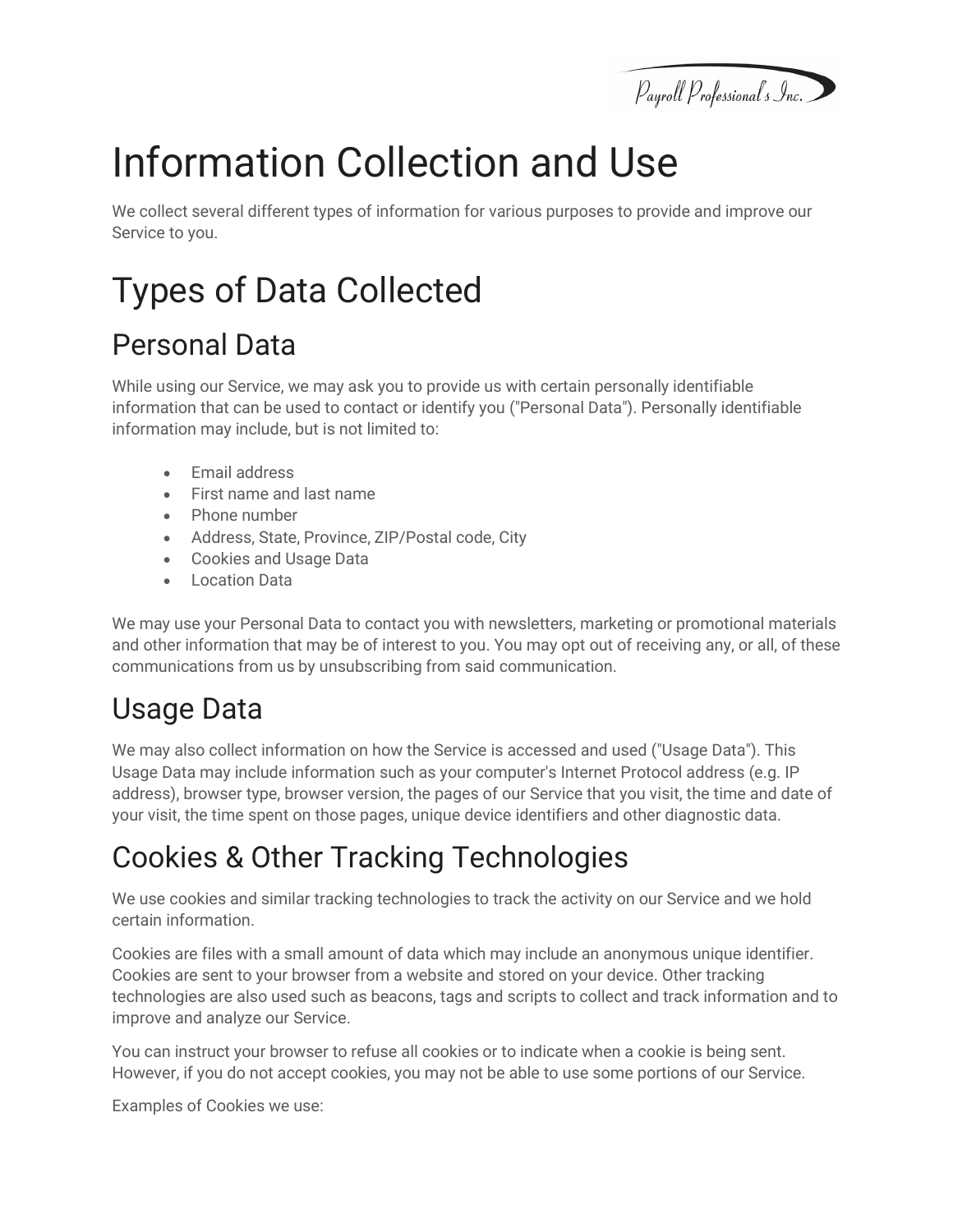

- **Session Cookies.** We use Session Cookies to operate our Service.
- **Preference Cookies.** We use Preference Cookies to remember your preferences and various settings.
- **Security Cookies.** We use Security Cookies for security purposes.

### Use of Data

PAYROLL PROFESSIONALS uses the collected data for various purposes:

- To provide and maintain our Service
- To notify you about changes to our Service
- To allow you to participate in interactive features of our Service when you choose to do  $\mathbf{S}$
- To provide customer support
- To gather analysis or valuable information so that we can improve our Service
- To monitor the usage of our Service
- To detect, prevent and address technical issues
- To provide you with news, special offers and general information about other goods, services and events which we offer that are similar to those that you have already purchased or enquired about unless you have opted not to receive such information

#### Internet-based Advertising and Google Analytics

We use Google Analytics' third-party audience data such as age, gender, interests, and other nonpersonally identifiable information (such as devices and browsers used) to understand our customers and to provide targeted ads relevant to our customers' interests.

Our websites may use cookies, tracking pixels and similar technologies from third-parties such as Google and Facebook for marketing purposes. These cookies are used to provide personalized content on our site, for analytics purposes, and to target ads to you about our products and services on other websites and social networks.

### Your Preferences

- You can opt-out of receiving targeted ads served by us or other companies by utilizing the opt-out tool at the Network Advertising Initiative (NAI) website [here.](https://linkprotect.cudasvc.com/url?a=http%3a%2f%2fwww.networkadvertising.org%2fchoices%2f&c=E,1,Qo3wXi_ZwU56cEIXFEcbGomiu3NRaDNxivb4boCV9u1LcVh6h_78yZ2y5EPTp6FE7URIaKnLPl29KVxdHB33vU6HTR9cFLe2YfzQ89Z86ex6AN71_CQl5Gc,&typo=1)
- You can opt-out of receiving targeted ads from us or other companies that utilize targeting ads by visiting the Digital Advertising Alliance (DAA) website [here.](https://linkprotect.cudasvc.com/url?a=http%3a%2f%2fwww.aboutads.info%2fchoices%2f&c=E,1,YsDY0BmWz9xVU0xIXINEN-qfGiCf36izKtiCcoTZhYOWEIgjvQ2xoC1LzMYgoHkJ1x5D6n4FbnVLR3WYov6rTshG7YMZHQgVD3NrdI95MdhVew,,&typo=1)
- You can opt-out of having your information tracked by Google Analytics by visiting its website [here.](https://tools.google.com/dlpage/gaoptout/)

For more information on the privacy practices of Google, please visit the Google Privacy & Terms web page: <https://policies.google.com/privacy?hl=en>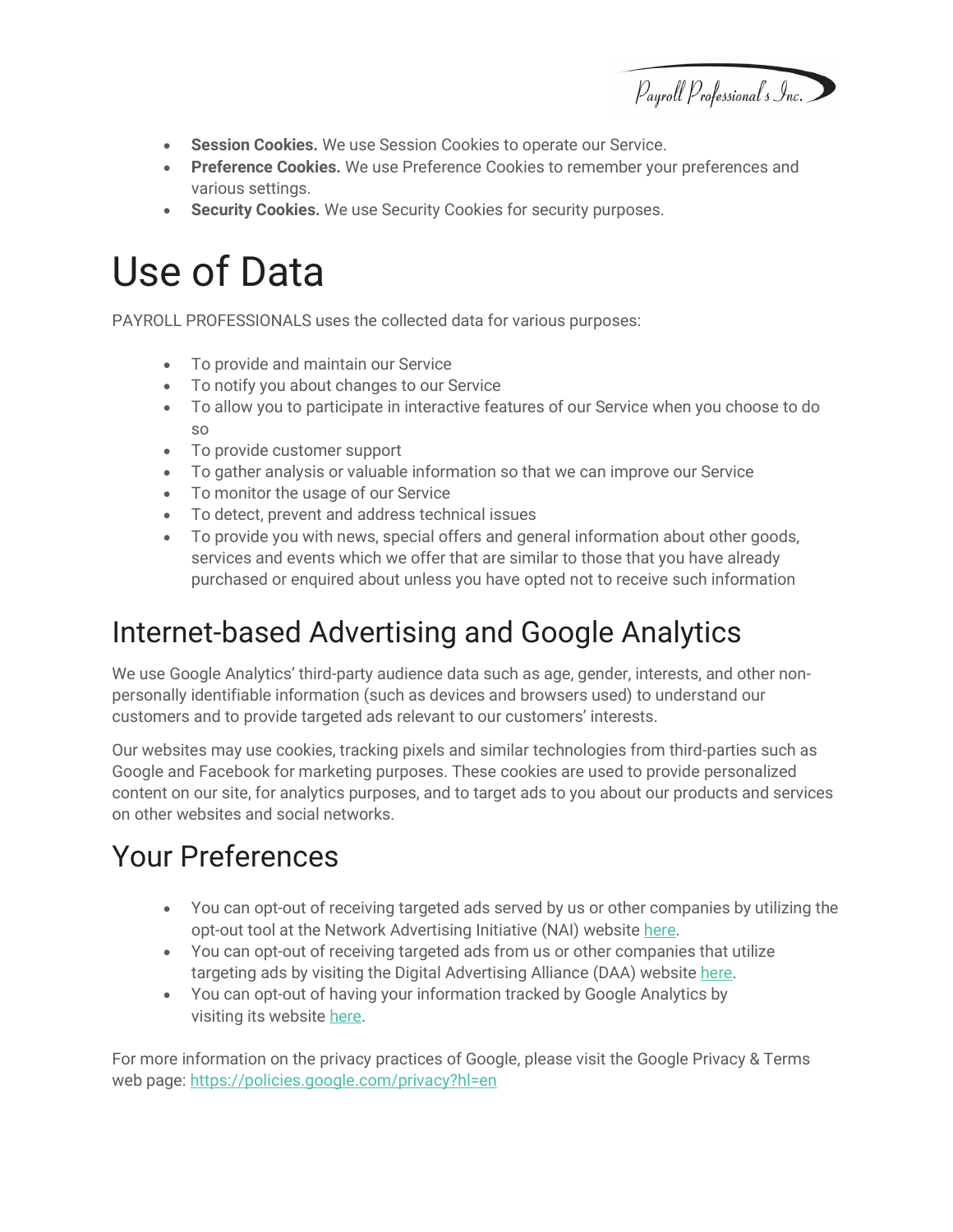# Legal Basis for Processing Personal Data under the General Data Protection Regulation (GDPR)

If you are from the European Economic Union ("EU), PAYROLL PROFESSIONALS' legal basis for collecting and using the personal information described in this Privacy Policy depends on the Personal Data we collect and the specific context in which we collect it.

PAYROLL PROFESSIONALS may process your Personal Data because:

- We need to perform a contract with you
- You have given us permission to do so
- The processing is in our legitimate interests and it is not overridden by your rights
- To comply with the law

#### Retention of Data

PAYROLL PROFESSIONALS will retain your Personal Data only for as long as is necessary for the purposes set out in this Privacy Policy. We will retain and use your Personal Data to the extent necessary to comply with our legal obligations (for example, if we are required to retain your data to comply with applicable laws), resolve disputes and enforce our legal agreements and policies. This may mean that we will retain your Personal Data for as long as four years.

PAYROLL PROFESSIONALS will also retain Usage Data for internal analysis purposes. Usage Data is generally retained for a shorter period of time, except when this data is used to strengthen the security or to improve the functionality of our Service, or we are legally obligated to retain this data for longer periods.

### Transfer of Data

Your information, including Personal Data, may be transferred to  $-$  and maintained on  $-$  computers located outside of your state, province, country or other governmental jurisdiction where the data protection laws may differ from those of your jurisdiction.

If you are located outside United States and choose to provide information to us, please note that we transfer the data, including Personal Data, to the United States and process it there.

Your consent to this Privacy Policy followed by your submission of such information represents your agreement to that transfer.

PAYROLL PROFESSIONALS will take all the steps reasonably necessary to ensure that your data is treated securely and in accordance with this Privacy Policy, and no transfer of your Personal Data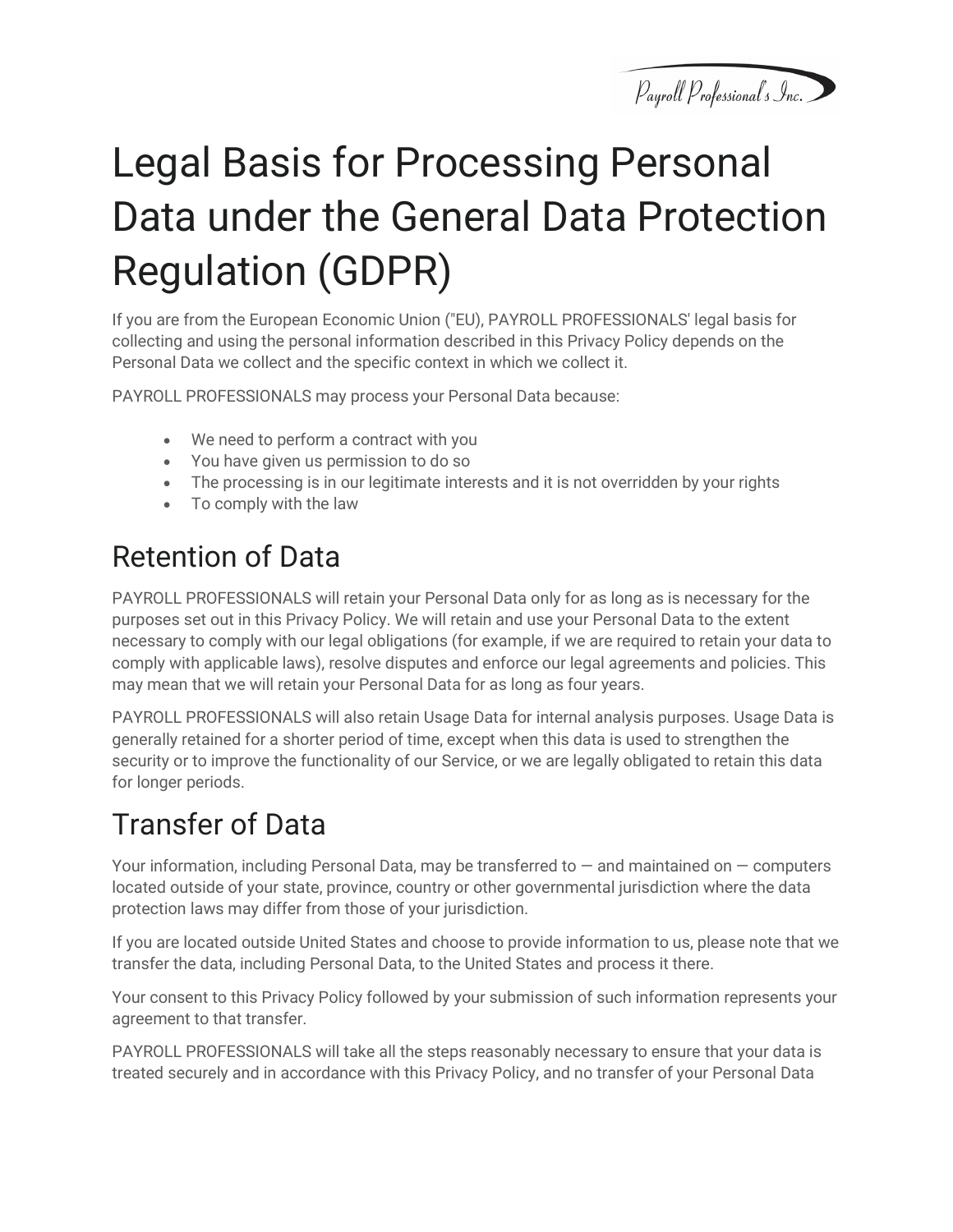Payroll Professional's Inc.

will take place to an organization or a country unless there are adequate controls in place related to the security of your data and other personal information.

# Disclosure of Data

### Business Transaction

If PAYROLL PROFESSIONALS is involved in a merger, acquisition or asset sale, your Personal Data may be transferred. We will provide notice before your Personal Data is transferred and becomes subject to a different Privacy Policy.

### Disclosure To Law Enforcement

Under certain circumstances, PAYROLL PROFESSIONALS may be required to disclose your Personal Data if required to do so by law or in response to valid requests by public authorities (e.g. a court or a government agency).

### Legal Requirements

PAYROLL PROFESSIONALS may disclose your Personal Data in the good faith belief that such action is necessary to:

- To comply with a legal obligation
- To protect and defend the rights or property of PAYROLL PROFESSIONALS
- To prevent or investigate possible wrongdoing in connection with the Service
- To protect the personal safety of users of the Service or the public
- To protect against legal liability

#### Security of Data

The security of your data is important to us but remember that no method of transmission over the Internet or method of electronic storage is 100% secure. While we strive to use commercially acceptable means to protect your Personal Data, we cannot guarantee its absolute security.

# Our Policy on "Do Not Track" Signals under the California Online Protection Act (CalOPPA)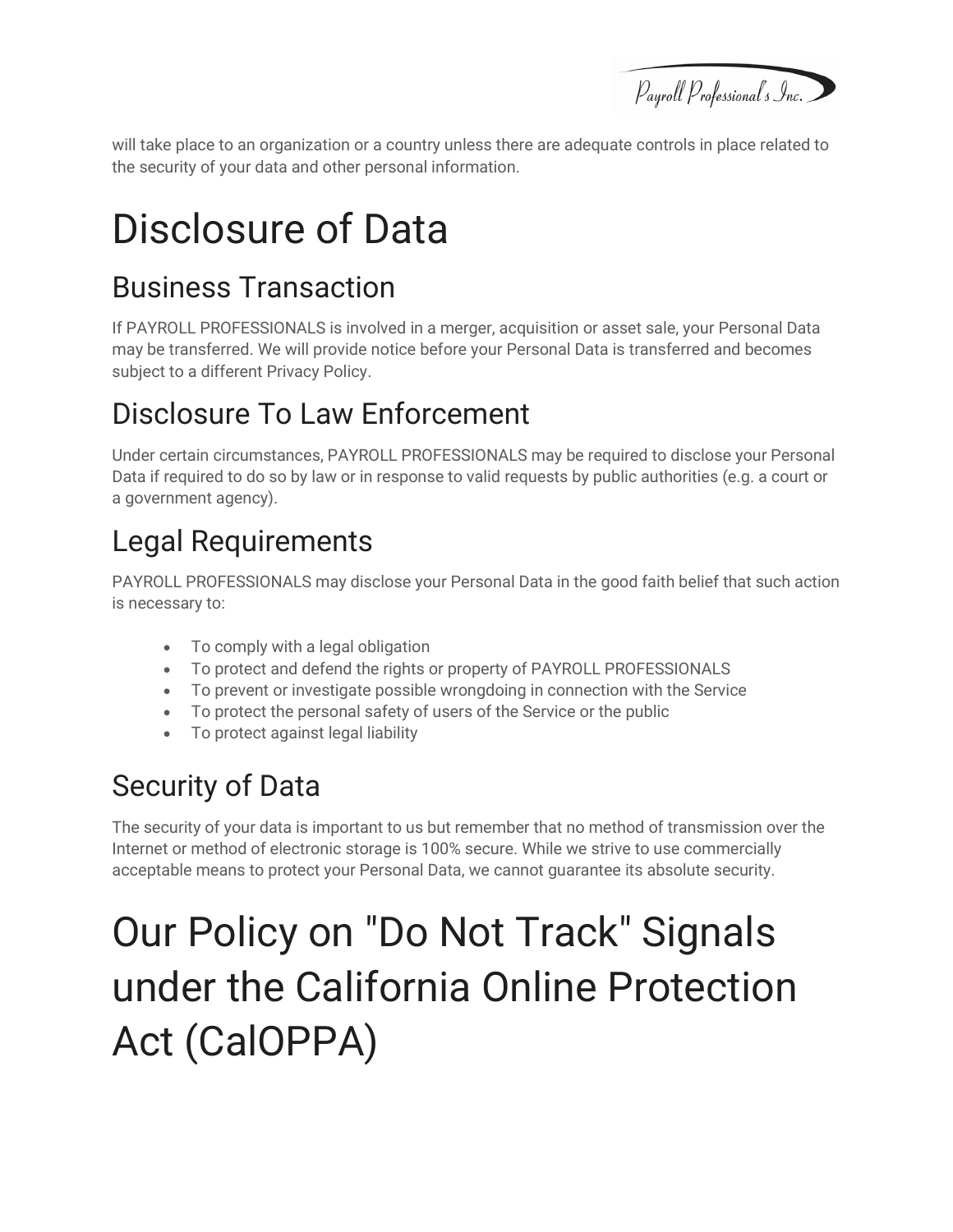We do not support Do Not Track ("DNT"). Do Not Track is a preference you can set in your web browser to inform websites that you do not want to be tracked.

You can enable or disable Do Not Track by visiting the Preferences or Settings page of your web browser.

Your Data Protection Rights under the General Data Protection Regulation (GDPR)

If you are a resident of the European Union, you have certain data protection rights. PAYROLL PROFESSIONALS aims to take reasonable steps to allow you to correct, amend, delete or limit the use of your Personal Data.

If you wish to be informed about what Personal Data we hold about you and if you want it to be removed from our systems, please contact us.

In certain circumstances, you have the following data protection rights:

- **The right to access, update or delete the information we have concerning you.** Whenever made possible, you can access, update or request deletion of your Personal Data directly within your account settings section. If you are unable to perform these actions yourself, please contact us to assist you.
- **The right of correction.** You have the right to have your information corrected if that information is inaccurate or incomplete.
- **The right to object.** You have the right to object to our processing of your Personal Data.
- **The right of restriction.** You have the right to request that we restrict the processing of your personal information.
- **The right to data portability.** You have the right to be provided with a copy of the information we have on you in a structured, machine-readable and commonly used format.
- **The right to withdraw consent.** You also have the right to withdraw your consent at any time where PAYROLL PROFESSIONALS relied on your consent to process your personal information.

Please note that we may ask you to verify your identity before responding to such requests.

You have the right to complain to a Data Protection Authority about our collection and use of your Personal Data. For more information, please contact your local data protection authority in the European Union.

## Service Providers

We may employ third party companies and individuals to facilitate our Service ("Service Providers"), provide the Service on our behalf, perform Service-related services or assist us in analyzing how our Service is used.

These third parties have access to your Personal Data only to perform these tasks on our behalf and are not authorized to disclose or use it for any other purpose.